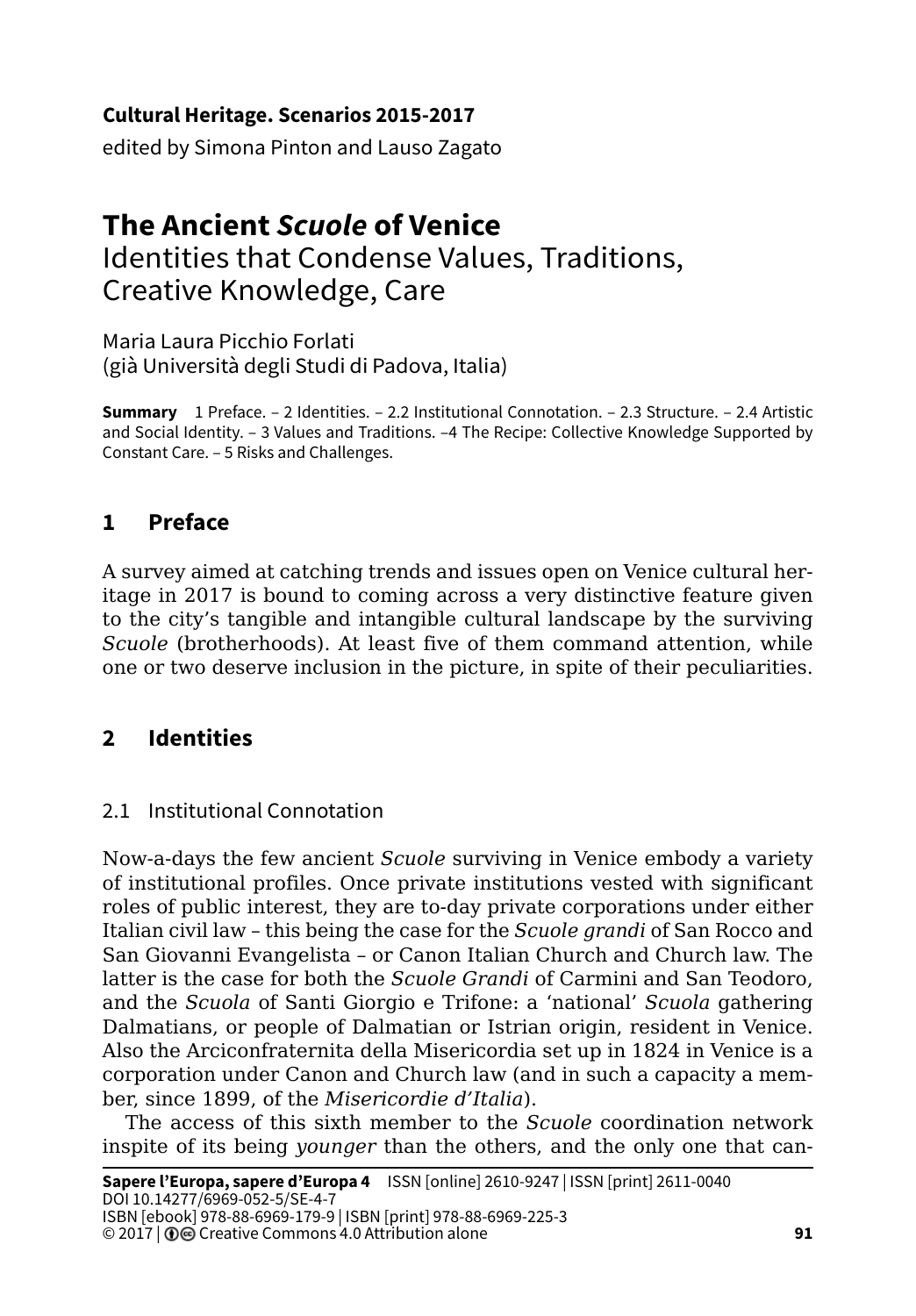not trace its roots back to the legal system of the Republic of Venice, is basically due to the roles it performs in town: namely, free health care for disadvanted people and care for the memory of the dead brothers and their families in the light of the Catholic religious tradition.

The fact remains that, in recent times, two other entities exist in town under names that still echo of ancient *Scuole*: Misericordia S.p.a. and the *Scuola* of San Marco. Misericordia S.p.a. is a recently set-up limited liability corporation under Italian civil law that, since 2009 and until 2048, will be the lessee of the former *Scuola Grande della Misericordia* premises still dominating the Sestier de Canaregio. Between the 13th and the 18th centuries those premises had been the identity card of the ancient *Scuu ola* bearing that very name. As a magnificent gothic building, now-a-days they perform a two-fold task: namely, to ensure profit to the investor (currently in office as the Mayor of Venice) and to allow the memory of past glories to survive through beauty for the joy of both visiting and resident passers-by. To these ends Misericordia S.p.a. carries out not only cultural but also commercial activities, provided the latter are consistent with the monumental character and the historic value of those premises.

The last and, in a sense, more intriguing institution to be mentioned among, or in connection with, the ancient *Scuole* of Venice is the alreadyquoted *Scuola Grande di San Marco*. This entity was brought back to life at the start of the New Millennium as the monumental, cultural dimension of the historical Hospital of Venice. It thus fills a unique place among the institutions surveyed so far, in that it belongs to a public entity, namely the City Health Authority (also various island and mainland boroughs falling within the latter's reach). In combination with contiguous buildings such as the hospital of St. Lazar of the Beggars and the cloisters of the former Dominican convent dating back to the 16th century, the *Scuola* premises continue to host through the centuries, in their pure renaissance style, crucial collective services. So much so once, by the end of the 19th century, they became Venice main public hospital.

As the heart of the Venetian health system, at a closer look the *Scuola* shows the signs of different historical periods and political and legal systems, namely: the independent Republic of Venice until its fall in 1797, Austrian rule until the take-over of the city by that French Kingdom, set up in 1806 soon to be replaced (1815) by the Austro-Hungarian Empire; nominal French rule again in 1866, but only in view of the immediate handing over of Venice and the Venetian region to the newly-born Kingdom of Italy.

This survival, whatever the political and institutional earthquakes Venice went through, proves well how, around and within the premises of the *Scuola di San Marco*, through new equipment and inventive organisational patterns health authorities tried to meet, as they still do, the health needs of Venetian generations and their environment, herds of visitors included. The fact remains that only in 2000, with the opening of both its Health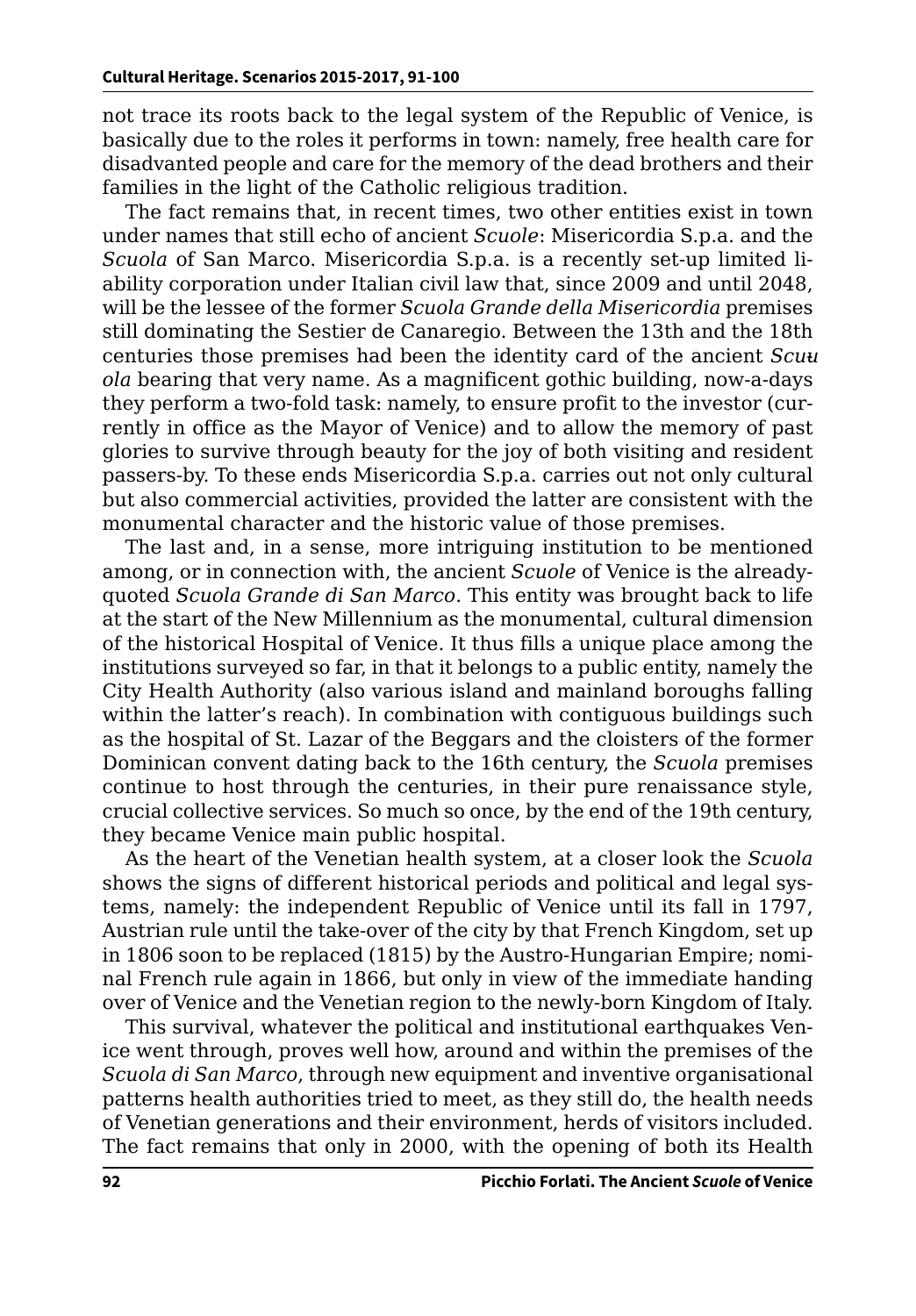Museum and its Library, the *Scuola di San Marco* has been officially set up again, in its ancient glorious location, giving its name and brand to what is now an autonomous and very active cultural branch of the Health Authority.

Some of the other *Scuole* object to these developments, labelling the financial safety-net thus insured to the revived sister institution as unfair competition. Yet, against a background in which the institutional profile of to-day *Scuole* in Venice comes out as (to say the least!) extremely diverse, the *Scuola* of San Marco simply adds a further typology – that of an Italian public entity – to this diversity. In turn, by so doing, it ensures the revival of a segment of Venetian history and cultural heritage too precious to be lost. Eventually, it is most telling that the Italian National Health System – far from objecting to the care and money absorbed by the Venice Unit for the maintenance, enhancement and cultural revitalization of the archives and of the unique collection of medical instruments and documents inherited from the past – rather encourages this trend. It actually provides, by so doing, powerful means of intellectual inspiration to Venetian citizens and visitors that become acquainted with such treasures.

More generally, the town's human and social environment has undergone in recent years a dramatic change. The heterogeneous institutional profiles sketched above are thus but a reflection of the multidimensional economic, social and legal environment brought about, in Venice even more markedly than elsewhere, by globalization and the European integration process.

#### 2.2 Structure

Apart from the peculiarities seen above as to their legal status, the six traditional *Scuole* in Venice share a basically similar institutional structure. All of them are non-profit organizations run by elective bodies. They basically share an ancient tradition of self-government, the *Scuola* of San Rocco being a good example of it. Under the rule of its Mariegola (Statute), this *Scuola* dates back to 1478 BC. The *Guardian Grando* enjoys a wide range of powers, including powers of initiative and agency, and presides over the *Convocato* (namely, the plenary body consisting of an average 350 between Chapter brothers and sisters). The Chancery is its executive organ, both bodies being chaired by the *Guardian Grando*.

The Chancery is structured in two concentric circles: a *Bank* of four members, and a Board (*Zonta*) of further 11 members. All activities and projects, in the first place those pertaining to the protection and promotion of the cultural heritage, are thus shared at these various levels. The same pattern of allocation applies to co-optation powers that are usually exercised with a view to ensuring to the *Scuola* as members not only the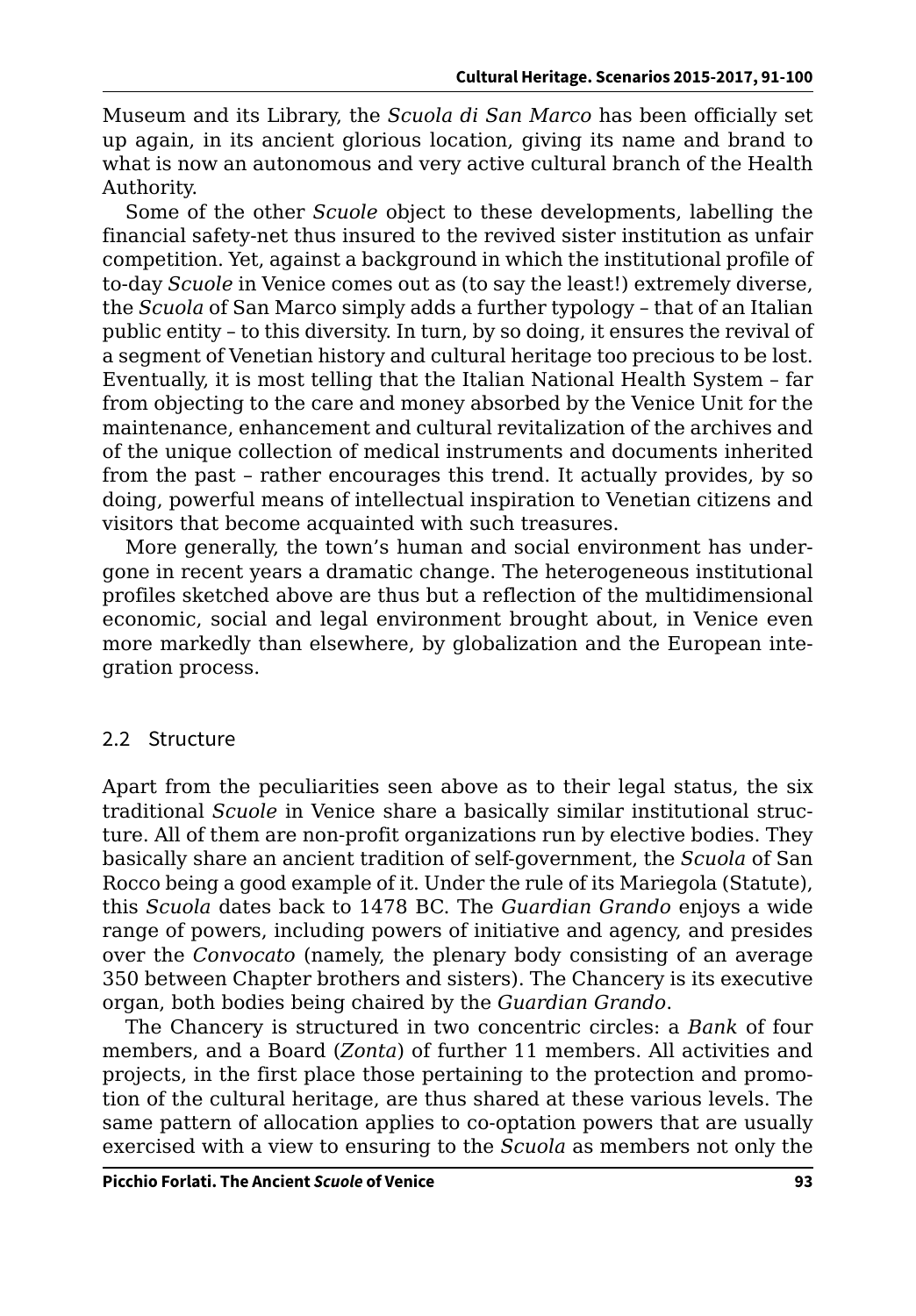bearers of that kind of know-how, craftsmanship and professional knowledge that can benefit the *Scuola* and society at large, but also young people ready to share them. This strategy meets the very role the *Scuole grandi* have been called upon to perform for centuries: namely, to offer a highprofile promotional environment where the city middle-class, primarily merchants and craftsmen but also artists, could express their genius and moral strength by supporting the less privileged. The first, but not the only ones, entitled to such a support have been and are less privileged Brothers, special attention having been paid - in the past – to the daughters of deceased Brothers in need of means allowing them to get married or to enter a religious order (basically, through the granting of money as dowery).

### 2.3 Artistic and Social Identity

Over the centuries, collective self-representation has been crucial for the *Scuole*, bound as they were, on behalf of the social class expressing them, to compete by near with the city's aristocracy that monopolised political power. This confrontation partly explains the amazing display of art treasures and economic power pursued by the *Scuole* at the height of Venice splendour.**<sup>1</sup>** Those treasures and that power were for the most part seized by new political rulers after the fall, in 1797, of the Venetian Republic. With exceptions, however: the paintings by Carpaccio at the *Scuola* of SS. Giorgio e Trifone went and go on pouring grace and serenity on their viewers, while the airy frescoes by Giovan Battista Tiepolo are still in place at the *Scuola* of Carmini*.* In turn 64, most of them extra-size, Tintoretto paintings gloriously survive – at the service of the *Scuola* of San Rocco mission – at the very place they were originally thought and made for. From that place they go on spelling herds of visitors with their incomparable mixture of majesty and true, even intimate, life: a heritage that has deserved to the *Scuola* of San Rocco the title of Venice *Cappella Sistina* and has ensured through centuries a powerful tool to heal unhappiness through beauty.

The social priority, for the *Scuole*, had been to ensure a minimum welfare to the less privileged, namely: poor and ill people, girls in need of dowry as a condition for possibly getting married, detainees and their families. It is also true that these priorities were dramatically affected by the confiscation of the *Scuole* immovable properties under French rule in 1806. The fact remains that, by entrusting through the centuries collective

**<sup>1</sup>** This competition was made possible by the economic strength ensured to every involved layer of society under the umbrella of a political system put completely at the service of trade. It could thus happen that, at the dawn of the third millennium BC, *Time* magazine spotted Venice at the beginning of the 16th century as the peak – in terms of economic, artistic, social and cultural achievements – of the previous one.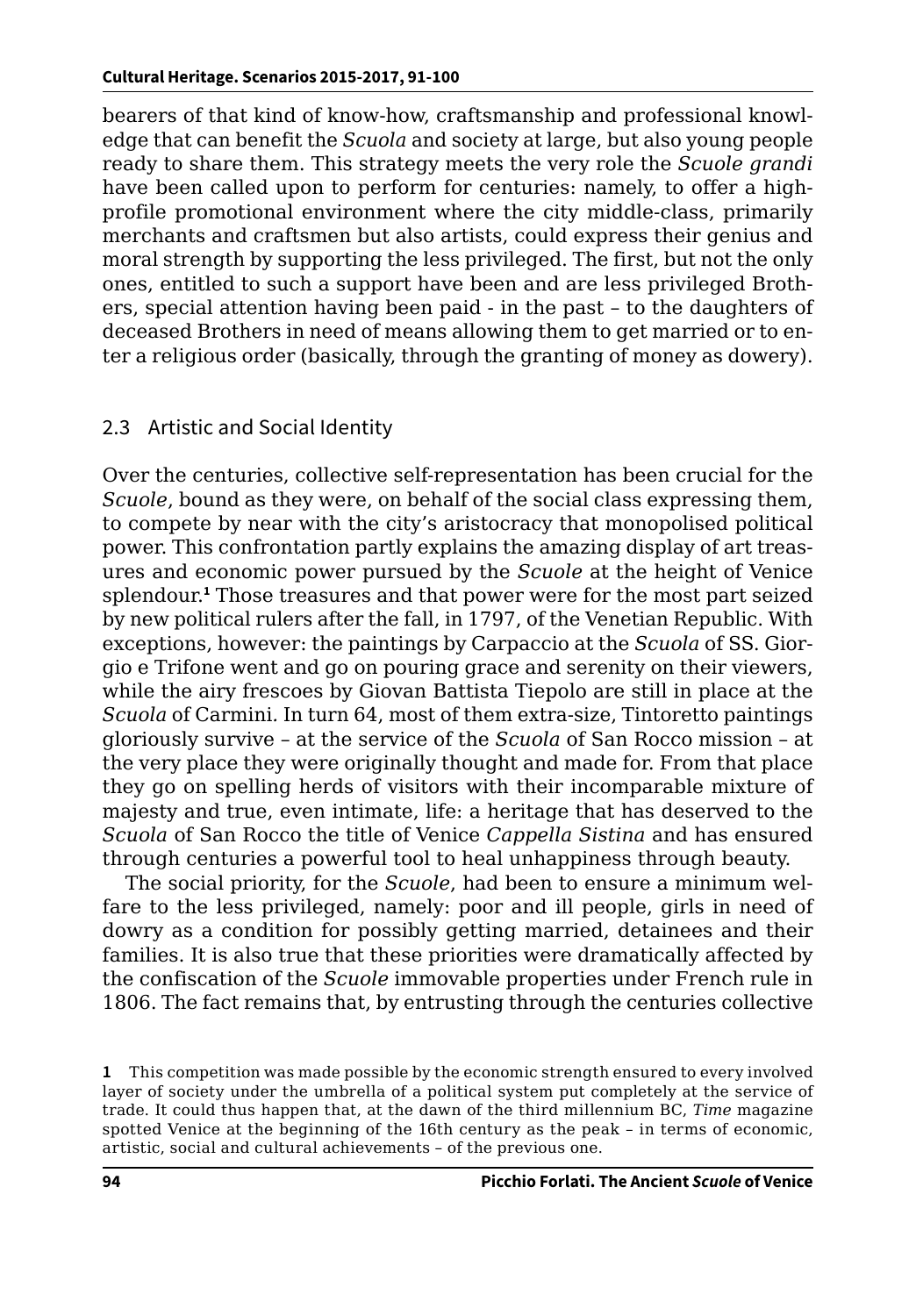self-representation to art and beauty, the *Scuole* have been helped in somehow meeting solidarity as their basic mission in different forms. Actually, the need for beauty was even then perceived as inseparable from the quest for health, safety, social and physical promotion. The very houses of the *Scuole* were thus *per se* a first answer to basic needs. In turn no restraint was felt in expressly envisaging in the Articles of the *Scuole* a fee to be exacted from visitors for access to their premises. Even to-day its amount has to allow for both the appropriate maintenance of the *Scuole* treasures and the pursuance of solidarity as their basic mission.

In conclusion, for the *Scuole*, the outstanding quality of their premises was evidence of their collective commitment to both gather and celebrate, but also share wealth with the less privileged. It is not by mere chance that the entrance hall at the ground floor of the *Scuole*, namely the place where bread and first-need commodities were distributed daily, are as beautiful as the Chapter halls at the first floor. In turn, in the Chancery Room, for example, at the main floor of the San Rocco's *Scuola*, Tintoretto put his most telling representations of Christ's mercy and self-sacrifice in front of the desk where the Chancery still now sits and where it used to hear persons asking for support (the latter being expected to stand at the monumental Renaissance door of the *Sala dell'Albergo* without trespassing it). Those representations were actually meant to be a permanent lesson the decision-makers had to keep in mind so as to faithfully serve the very people whose needs the *Scuola* was called upon to meet.

## **3 Values and Traditions**

This background explains the special contribution the *Scuole* give to the cultural heritage of Venice today: especially, if we choose to pursue the less familiar perspective of the intangible rather than the tangible heritage. Worth mentioning is the fact that these institutions have actually kept and still keep alive – through care, tradition and faith – social customs and feasts and rites, that helped and help their members and surrounding communities in identifying themselves and their *raison d'être* in to-day's life. The *Scuole* continue to do so by reinterpreting themselves and their own role in a changed social and political environment. A very emotional experience is thus, for example, to share access to the ancient Venetian language recorded in the *Mariegole* and in the *Scuole*'s archives as a means to experience it in its continuity with the language still spoken in Venice as an alternative to Italian.

Above all, the challenge for the *Scuole* is to live both their religious inspiration and local traditions in light of underlying universal values: namely, solidarity and fairness to one another, hospitality, care for individual and collective reputation, and, more generally, responsibility towards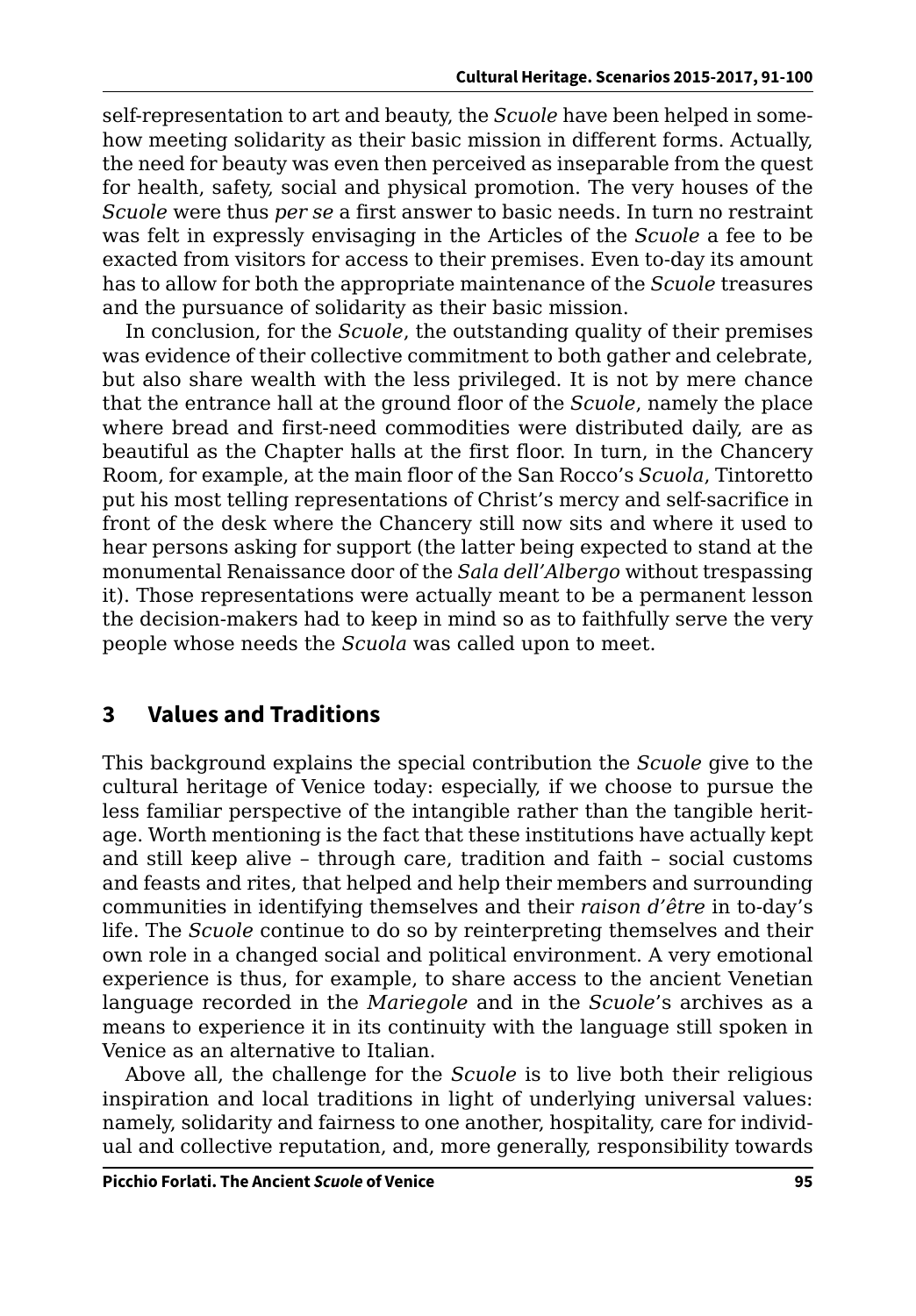the Venetian community, and society at large. In this connection, they find themselves also bound to pursuing and exploring nature, treasuring to this end the potential set offered by the lagoon environment to art display and festive celebrations, religious ones among them.

At the core of the *Scuole*'s feasts are, for instance: the Procession of the Cross at San Giovanni Evangelista on 14 September, the Carmini July Feast, the San Rocco Feast on 16 August, with its installation for twenty days of the monumental *Tendon del Dose* leading from the main premises of the *Scuola* to the *Scoletta* and to the entrance door of the San Rocco Church. By the way, it is on its marble steps that the blessing of pets has been renewed in the last decades of the last century. This is actually a tradition that some Venetians look forward to seeing revived, inspired as it was by a painting placed at the left of the Church altar where the young Tintoretto vividly displayed a procession of animals, faithful and ill people, children, but also a lion and an unicorn included. They are all sill queuing there to reach San Rocco in the wood where he is believed to have been confined while attacked by the plague.

What is more important, the *Scuole* are very faithful to their statutory commitment of ensuring appropriate funerals to dead brothers and sisters and to remember them on special occasions and on request of their relatives. Combined with free medical assistance offered, through a small medical centre at Rialto, to anybody in need, irregular immigrants included, this is, as seen above, the main task of the *Confraternita della Misericordia*: a commitment that, as already seen, well qualifies it among the *Scuole*, in spite of its not having anything to do to-day, except denomination, with those monumental premises of the ancient *Scuola della Misericordia* that are now at the service of more self-oriented interests.

Very present in the current activities of all the *Scuole* (the last mentioned brotherhood included) is music: especially at San Rocco, with its outstanding musical tradition, dating back to the lesson given from its premises by Monteverdi and Gabrieli but renewed for instance – in recent times – by Stockhausen and Britten, within the framework of the Biennale International Festival of contemporary music in the sixties of the last century. As the peak of musical events in recent times at the *Scuola* L. Pancino – on her role see text below – remembers that performance for the very first time of Threni id est lamentationes Jeremiae Prophet by Strawinsky conducted by the author in the Chapter Hall on September 23, 1958 within the framework of the XXVI Festival of Contemporary Music (an event of possibly parallel quality having been offered, in the twentyfirst century, by the Passion according to Mathew performed on the Choir stalls of the *Scuola* Church on March 23, 2016 by the Teatro Armonico choir and orchestra conducted by Isolde Kittel-Zerer).

Since then, precisely in 2013, the ancient Rococo's choir stalls meant to serve as an *ad hoc* installation for the San Rocco's Feast were restored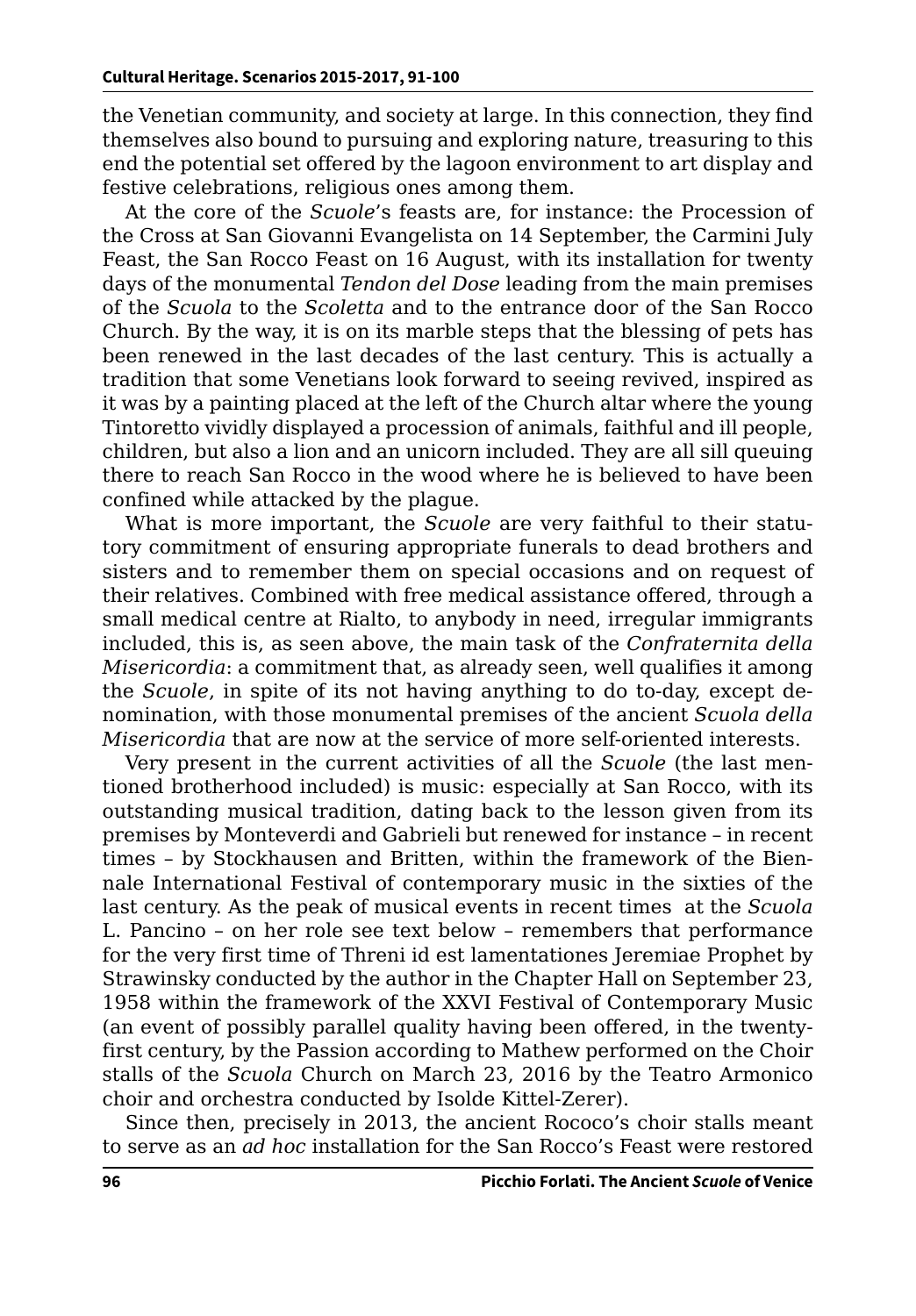and placed again – for the moment, not on a temporary basis – inside the Church against its counter-façade. It hosts at its various levels from the ground, and especially at Sunday's Mass, groups of up to 40 singers often from abroad. Initiatives in this field find a most competent support in a Sister of the *Scuola* and member of the Chancery: Ms. Livia Pancino. As free gift to the *Scuola* in recent years she has provided transcripts of ancient musical texts present in its Archives and helped its Members and the public at large to become acquainted with the heritage left to it by its Chapel Masters. From Gabrieli through Schütz this tradition brought beyond the Alps to the achievements of Handel and Bach and comes back to-day by the recurring presence of English, Austrian and German musical groups on the restored choir stalls.

Curiously enough, as seen, these stalls had been erected in 1794 as a mobile wooden structure – a sort of gigantic musical instrument – to be installed to solemnly underline San Rocco's Feast. Today this is instead the date on which the *Scuola* offers a concert to the city – its inhabitants and visitors –not inside the Church but in the small square where the *Tendon del Dose* is displayed to connect *Schola*, *Scoletta* and Church: actually, in a space unit recurrently celebrated in Venetian art (as, for all, in Canaletto's large painting owned by the London National Gallery).

## **4 The Recipe: Collective Knowledge Supported by Constant Care**

The fact remains that the *Scuole* concentrate the largest part of their financial resources on the maintenance not only of their buildings, but of their riches in the paintings, marbles and stones, iron works, textiles. Silver and jewels among them. This tangible heritage could not survive without the network of free, or almost free, support they get from artisans and experts: namely, from the persons whose continuous care and rare knowledge the *Scuole* try to ensure also through co-optation, the granting of prizes or by designating them as honorary brothers and sisters. Only in rare cases the State steps in (less rarely the Regione Veneto), as occurred in conjunction with the rediscovery and restoration of the already mentioned choir stalls of the San Rocco's Church that, for four years at the beginning of this century, offered to the wood ancient-style furniture district of Cerea (Verona) means of survival and to the Verona Academy of Fine Arts a rare opportunity to put to test its third-year students (Erasmus students included).

The fact remains that, at the core of the *Scuole*'s commitment, what actually survives is the personal dedication of their members to common objectives, whether falling or not within the scope of public policies. This dedication is rather the tribute to common feelings and to an enriching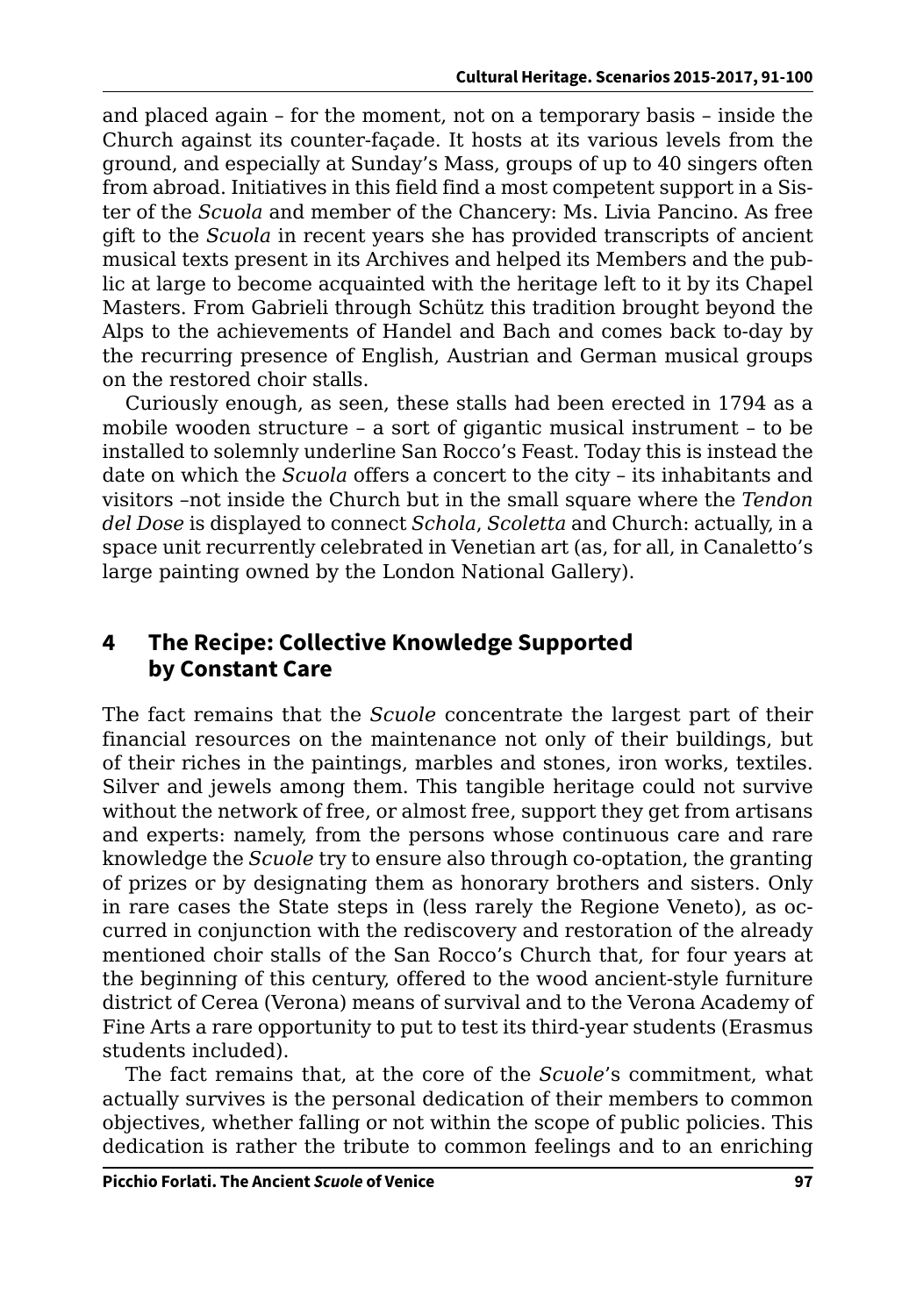sense of belonging, where gratuity is pursued so as to overcome the juxtaposition between us (residents, for instance) and the others (possibly tourists and visitors, or even incoming students) for the sake of a common culture and of the art of living together.

The network coordinating common activities among the *Scuole* in Venice has thus envisaged two multi-year projects: 1) *San Rocco's Itineraries as*  ante literam *European transnational networks*; 2) *The protection of Venice intangible cultural heritage.* The first topic naturally develops from contacts the San Rocco's *Scuola* entertains with San Rocco associations spread all over the world but, more deeply, with the other *Scuole* present in Venice. The project in question thus aims at detecting how the quest for health – be it physical, spiritual or moral – emerges in to-day world, and how deeply it affects those pilgrims of our time that are called tourists. Under this angle a connection with the *Scuola di San Marco* would seem overdue.

As for the second topic, this has developed into new acquaintances and the establishment of solidarity links between the *Scuole* and academic circles, distinctive craftsmanship and professional environments (El Felze, Perla storica veneziana, Bevilacqua, Rubelli), institutions and entities like the Venice Port Authority, with its Open Port Programme, as well as international intergovernmental organizations present in Venice, like the European Union (through the clever channel of communication offered by Eurosportello Veneto) and the Council of Europe (see its launch from Forte Marghera of the *Venice Charter on the Value of Cultural Heritage* on 7-10 May 2014). This involvement in the field of the intangible cultural heritage has raised an attention for performative arts like vertical dance and the *commedia dell'arte*. In this connection it has been mainly for the *Scuola* of San Rocco to try and intercept young people, by applying to the EU with a project – *Climb the Past* – centred around the link between vertical dance and architecture, and by sharing a project, *Cultainer*, meant on one side to measure in four stages, through different European Countries, the cultural cross-fertilization ensured even to-day by trade relations following the Baltic-Adriatic route and addressed, on the other side, to involve young people present in Venice: be they residents, students, tourists, workers.

Last but not least, the *Scuole* have been working since 2013 on the promotion of both regional legislation for the protection and enhancement of the intangible cultural heritage in the Venetian Region, and a draft national statute on the subject that is expected to be laid, it is hoped soon, before the Italian Parliament.